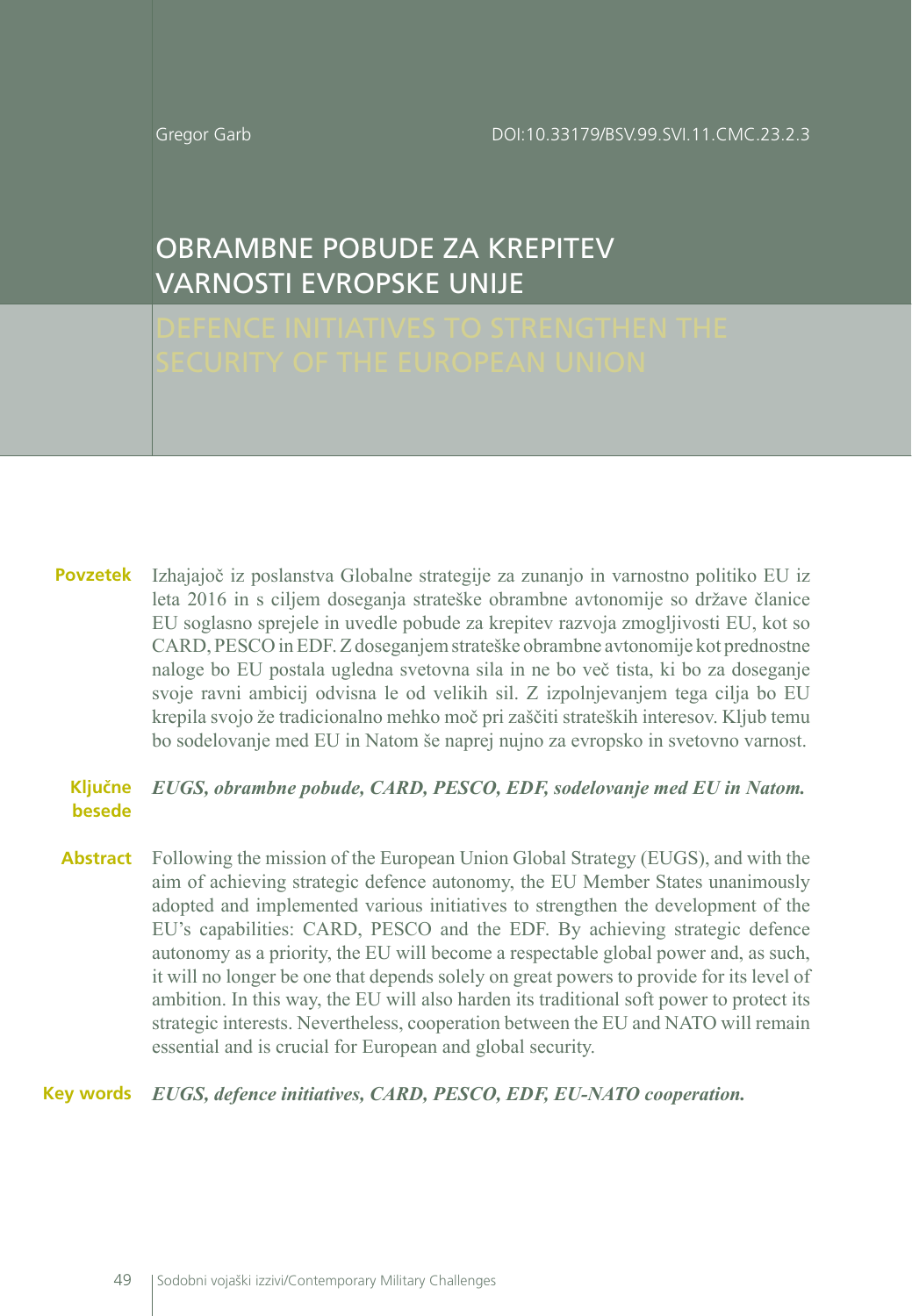The European Union Global Strategy (EUGS) is the updated doctrine of the EU to improve the effectiveness of the Common Security and Defence Policy (CSDP), including the defence and security of the Member States, the protection of civilians, cooperation between the Member States' armed forces, management of immigration and crises, and so on. Adopted on 28 June 2016, it replaced the European Security Strategy of 2003. The EUGS is complemented by a document entitled "Implementation Plan on Security and Defence". **Introduction**

> EUGS sets out the interests, principles and priorities of the European Union in a more connected, competed and complex world. Over the past five years, these global trends have not only been confirmed, they have deepened and become more intertwined. Competition and complexity play a key role in the strategic, economic and political spheres. They occur at both the global and regional levels, particularly in areas which are already experiencing fragilities, conflicts and rivalries.

> The security of the EU was presented as the first priority of the EUGS; in 2016, great importance was already attached to it by Member States and EU institutions. The ongoing deterioration of the strategic context, and Member States' and EU institutions' growing political determination to address this together, resulted in a new level of ambition with three overarching objectives: crisis management, building the security and defence capacities of our partners, and protecting the EU itself (EUGS, 2019, p 10). This aims to improve the protection of the EU and its citizens, to help governments jointly build defence capacity, and to develop a better response to crises.

> Further actions to step up EU security include three key separate but interlinked defence initiatives which propose and enable various types of suggestion and support, including a financial one for more efficient capability development and joint procurement for Member States, and steps to put into effect the [EU-NATO Joint](https://eeas.europa.eu/headquarters/headquarters-Homepage/28286/eu-nato-cooperation-factsheet_en)  [Declaration](https://eeas.europa.eu/headquarters/headquarters-Homepage/28286/eu-nato-cooperation-factsheet_en). In this context, EU-NATO cooperation represents an integral pillar of the EU's work aimed at strengthening the EU's first priority – the security of the Union.

> The purpose of this article is to make an overview of defence initiatives which have originated in the EUGS and how they actually contribute to improving the EU's security and further cooperation with NATO.

### **1 DEFENCE INITIATIVES FOR CAPABILITY DEVELOPMENT IN THE EU FRAMEWORK**

In the wake of the EUGS, the EU has launched major defence initiatives to encourage European defence cooperation and support the EU level of ambition in security and defence agreed by Member States in November 2016. Although distinct, these initiatives contribute to the same goal: delivering more capabilities through deepening European cooperation and, in doing so, strengthening the Union's ability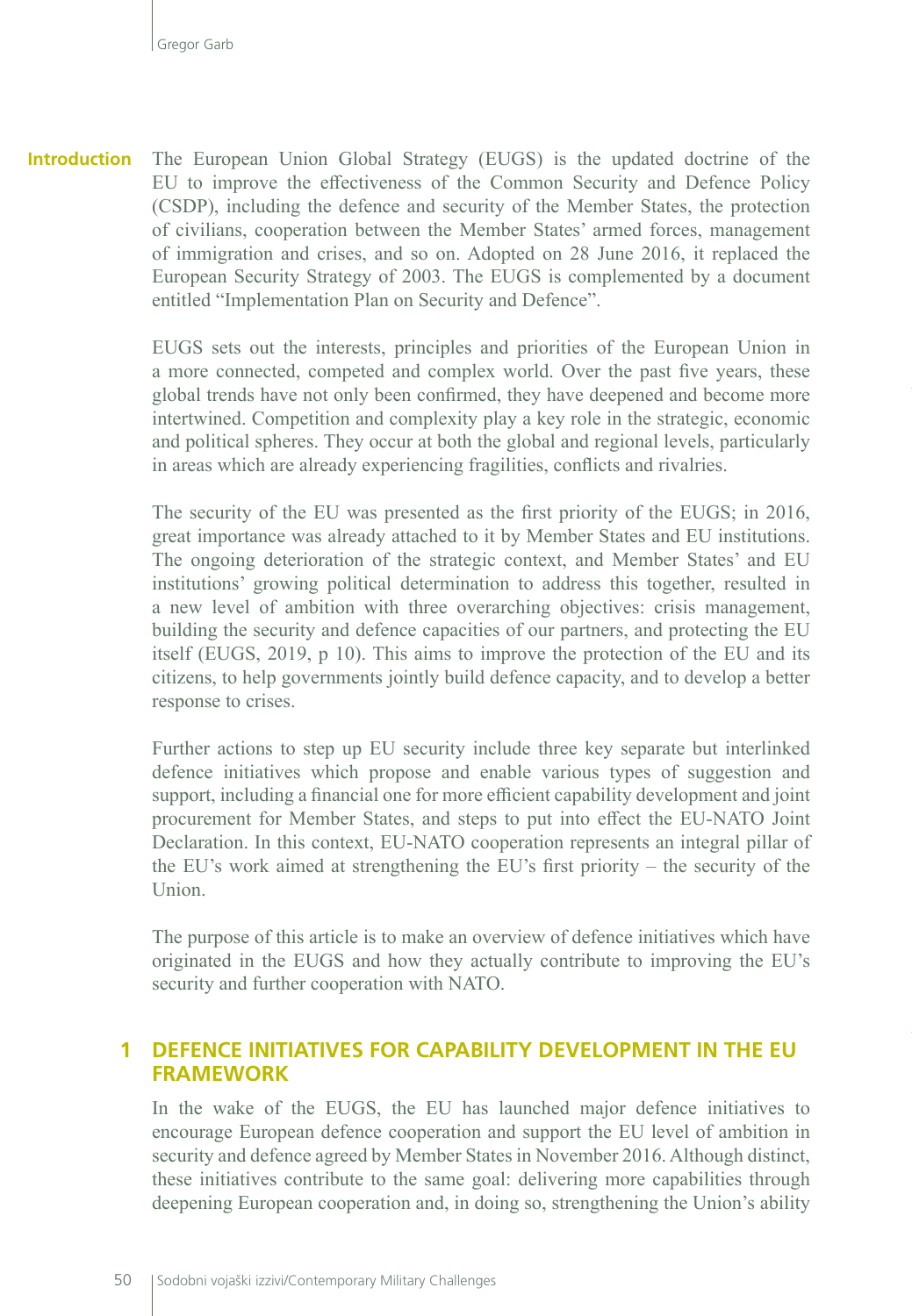to take more responsibility as a security provider and enhance its strategic autonomy and freedom of action (EPP, 2021).

The newly established **e**nd-to-end planning framework at EU level (see Figure 1) ranges from common priority setting among Member States, through the Capability Development Plan and a regular defence review by CARD (Coordinated Annual Review on Defence), to common planning and project implementation, based on Permanent Structured Cooperation (PESCO) and incentivized by the European Defence Fund (EDF).



The basis for ensuring an overall coherence in this new approach is common priority setting, geared towards building a more consistent, interoperable, deployable and sustainable set of European capabilities and forces. Prioritization begins with the Capability Development Plan, which provides the baseline and general orientation for the coherent development of the European capability landscape, while the Overarching Strategic Research Agenda identifies common research priorities in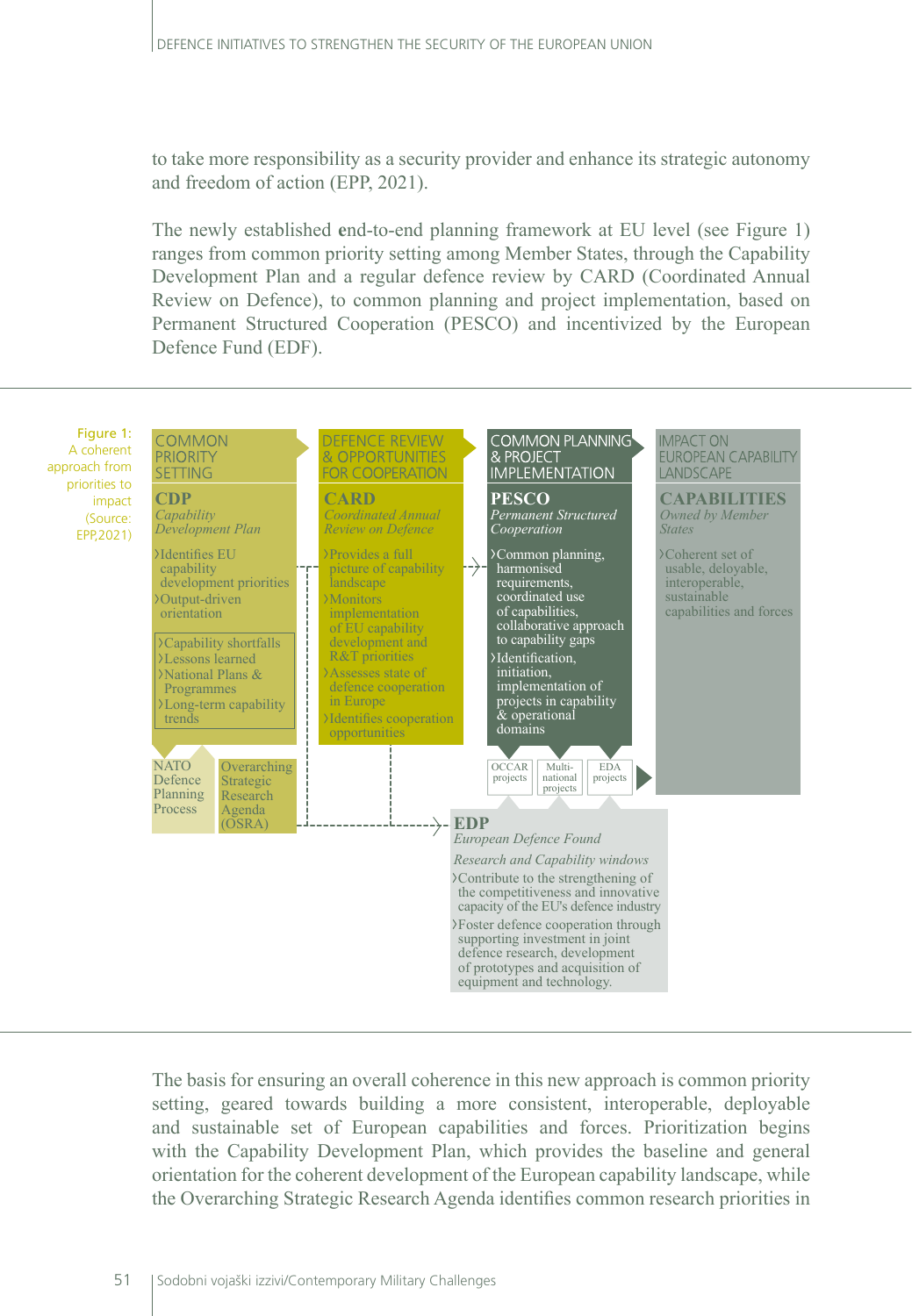defence; both serve as key references for the EU's defence initiatives such as CARD, PESCO and the EDF.

## **1.1 Capability Development Plan**

Efficient collaborative EU defence cooperation requires participating countries to select the priorities they want to dedicate their efforts and limited resources to. The European Defence Agency<sup>1</sup> (EDA) works on priority setting in the areas of capability development; defence research; skills, technologies and industrial manufacturing capabilities (Priority Setting, 2021).

This important priority setting is achieved through the Capability Development Plan (CDP), a list of capability areas in which European shortfalls have been identified and where multinational collaboration could help fill the gaps. Initially set up in 2008, the CDP was revised in 2011, 2014 and 2018 under the auspices of the EDA, which is the CDP 'architect', in close cooperation with the Member States and with the active contributions of the EU Military Committee (EUMC) and the EU Military Staff (EUMS).

The CDP provides a full capability picture that supports decision-making processes at EU and national level with regard to military capability development, thus contributing to increased coherence between Member States' defence planning. It addresses security and defence challenges from the perspective of European capability development, looks at the future operational environment, and defines EU Capability Development Priorities agreed by Member States (EPP, 2021).

*"Since 2016, the European defence project has picked up speed. Based on the 2016 EU Global Strategy on Foreign and Security Policy, several initiatives have been launched to reinforce defence cooperation: the Coordinated Annual Review on Defence, the Permanent Structured Cooperation, and the European Defence Fund. Today's adopted EU Capability Development Priorities serve as their benchmark to ensure that their combined outcome will be a more coherent set of deployable, interoperable, sustainable capabilities and forces,"* said Jorge Domecq, Chief Executive of the European Defence Agency (CDP, 2018).

*<sup>1</sup> Stimulating and supporting cooperative defence development among the Member States lies at the heart of all EDA activities. The EDA serves as the enabler of EU defence cooperation, and as a platform where Member States that are willing to join forces to develop new defence equipment can do so, with the Agency's help and expertise. Cooperation in the EDA is entirely voluntary; common projects are either initiated by the Agency itself or brought to it by one or several Member States. Projects and programmes are inclusive, meaning that additional Member States can join at any time. Know-how, new technologies and final equipment and capabilities developed at the EDA are owned by the participating countries, which also finance the projects they are involved in. Multinational capability development at the EDA covers the whole life-cycle of a project, from [research and development](https://eda.europa.eu/what-we-do/research-technology) and definition of common standards and requirements to design planning, industrial development and procurement of new defence equipment. All capability domains are covered: [land](https://eda.europa.eu/what-we-do/capability-development/land), [air,](https://eda.europa.eu/what-we-do/capability-development/air) [sea,](https://eda.europa.eu/what-we-do/capability-development/sea) [cyber](https://eda.europa.eu/what-we-do/capability-development/cyber) and [space](https://eda.europa.eu/what-we-do/capability-development/space) (EDA Factsheet, 2021).*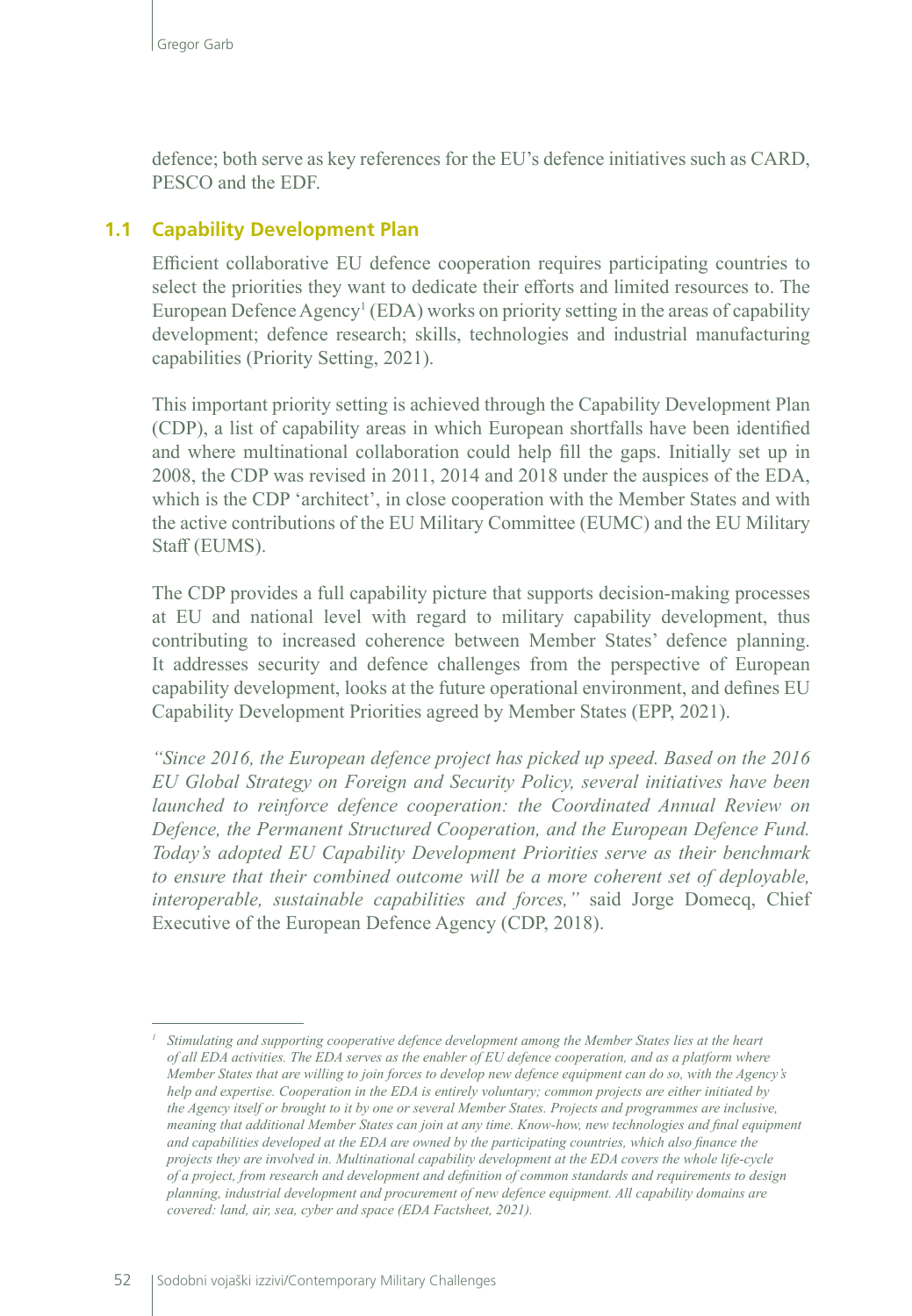The last CDP2 revision, in June 2018, has led to the definition of [eleven European](https://eda.europa.eu/docs/default-source/eda-factsheets/2018-06-28-factsheet_cdpb020b03fa4d264cfa776ff000087ef0f)  [Capability Development Priorities](https://eda.europa.eu/docs/default-source/eda-factsheets/2018-06-28-factsheet_cdpb020b03fa4d264cfa776ff000087ef0f), which address the entire capability spectrum in support of the EU's level of ambition and are designed to help guide Member States' efforts in capability development. They were the result of an in-depth assessment made on the basis of contributions provided by Member States, the EUMC and the EUMS on short-term<sup>3</sup>, mid-term<sup>4</sup> and long-term<sup>5</sup> trends: capability shortfalls analyses and lessons learned from recent CSDP operations; planned capabilities and the potential for future European cooperation in each of the capability domains; and a study into the long-term capability-related and technological trends and needs (2035 and beyond) (Priority Setting, 2021).

The EU Capability Development Priorities reflect, in equal terms, existing capability shortfalls in the CSDP context, lessons learned from recent operations, planned capabilities, and the potential for future cooperation according to national plans, as well as technological trends and industrial developments impacting future capabilities. On the one hand, they address the main capability shortfalls for deployed operations (land, maritime and air capabilities, as well as logistic and medical support) with a reinforced focus on high-end warfare. On the other hand, they also cover other focus areas of Member States, such as the adaptation of military capabilities required for territorial defence and security or cyber defence, as required by the EUGS in 2016 (CDP Factsheet, 2018).

Each of the EU Capability Development Priorities are further detailed in modules of relevant sub-priorities (see Figure 2).

The 2018 EU Capability Development Priorities cover the following lines of action:

- Enabling capabilities for cyber-responsive operations
- Space-based information and communication services
- Information superiority
- Ground combat capabilities
- Enhanced logistic and medical support capabilities
- Naval manoeuvrability
- Underwater control contributing to resilience at sea
- Air superiority

*<sup>2</sup> One of the novelties of the 2018 CDP is that it considers evolution in the broader European security and defence environment, taking into account the necessity of countering hybrid threats and adaptation to the new EU level of ambition agreed by the Member States. The 2018 Plan also looks at the entire spectrum of capability development and underpins the identification of cooperative activities that can be implemented by Member States in the cooperation framework of their choice.*

<sup>&</sup>lt;sup>3</sup> *his includes a capability shortfalls analysis from the CSDP perspective, as well as lessons learned from recent operations.*

*<sup>4</sup> The mid-term dimension assesses the potential for cooperation for each capability.*

*<sup>5</sup> The CDP finally offers an assessment of future trends (2035 and beyond) and needs for each capability by linking long-term technology trends to future capability requirements and related R&T needs, as well as industrial perspectives.*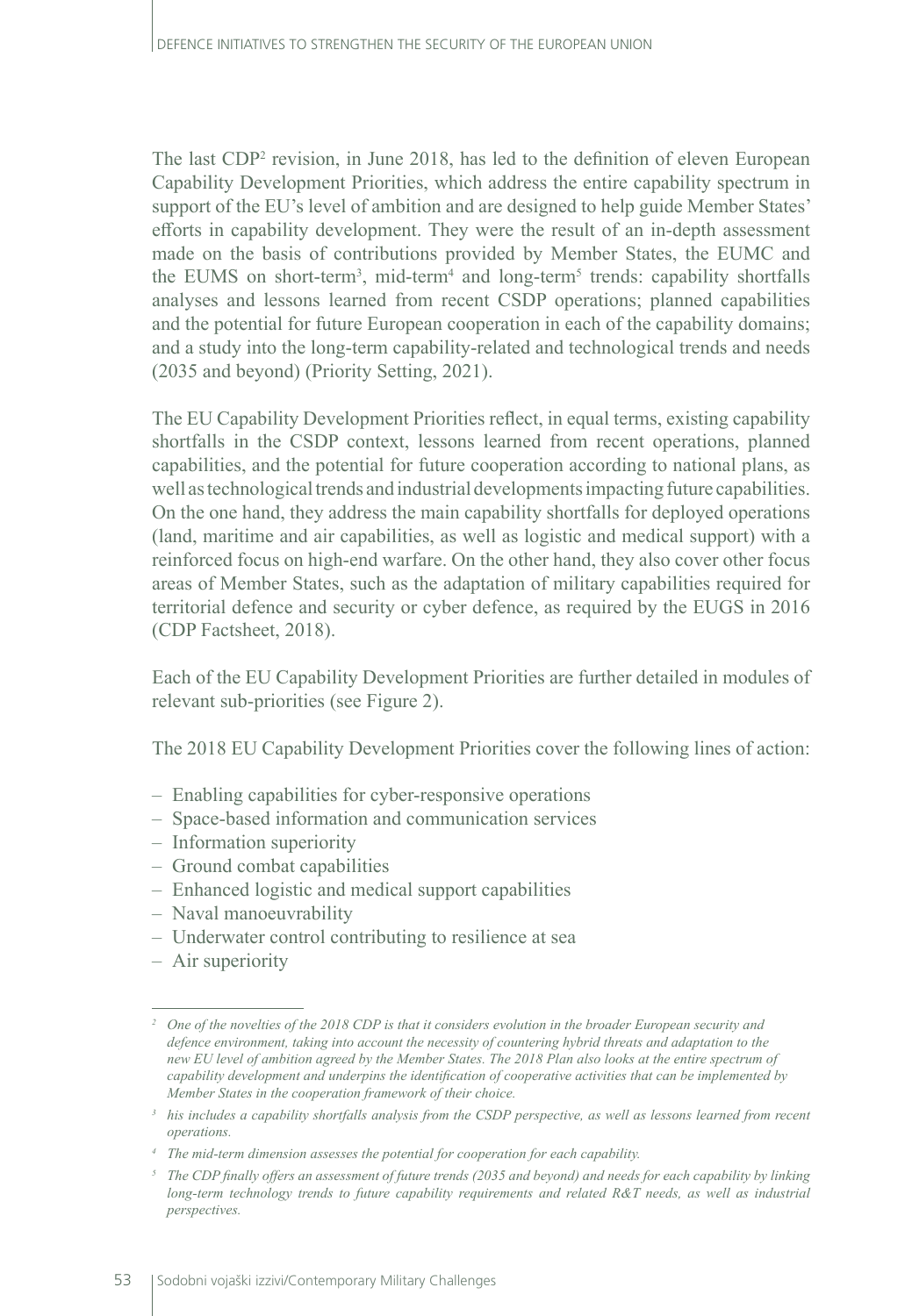- Air mobility
- Integration of military air capabilities in a changing aviation sector
- Cross-domain capabilities contributing to achieve the EU's level of ambition (CDP Factsheet, 2018)

These modules are further refined through 'Strategic Context Cases', which map the European capability landscape and propose activities or 'Avenues of Approach' (see Figure 3), to be taken forward by Member States in a cooperative manner. The Strategic Context Cases are living documents and are developed by Member States within the EDA, in close coordination with the EUMC and EUMS. They allow the identification of the actions and steps that must be taken in cooperation in the short, mid- and long-term to achieve a more coherent set of deployable, interoperable and sustainable capabilities, for use in CSDP missions and operations, or within other national or multinational frameworks such as the UN or NATO, considering that Member States have a single set of forces.



The Strategic Context Cases provide an integrated view of what can be done on the basis of cooperation in each of the capability domains, informing national defence planning and the implementation of EU initiatives such as CARD, PESCO, and the EDF. They therefore include references to Research and Technology priorities more specifically identified in the Overarching Strategic Research Agenda. They also refer to the Key Strategic Activities: skills and industrial manufacturing capacities considered important for the implementation of the priorities and underpinning of the notion of EU strategic autonomy.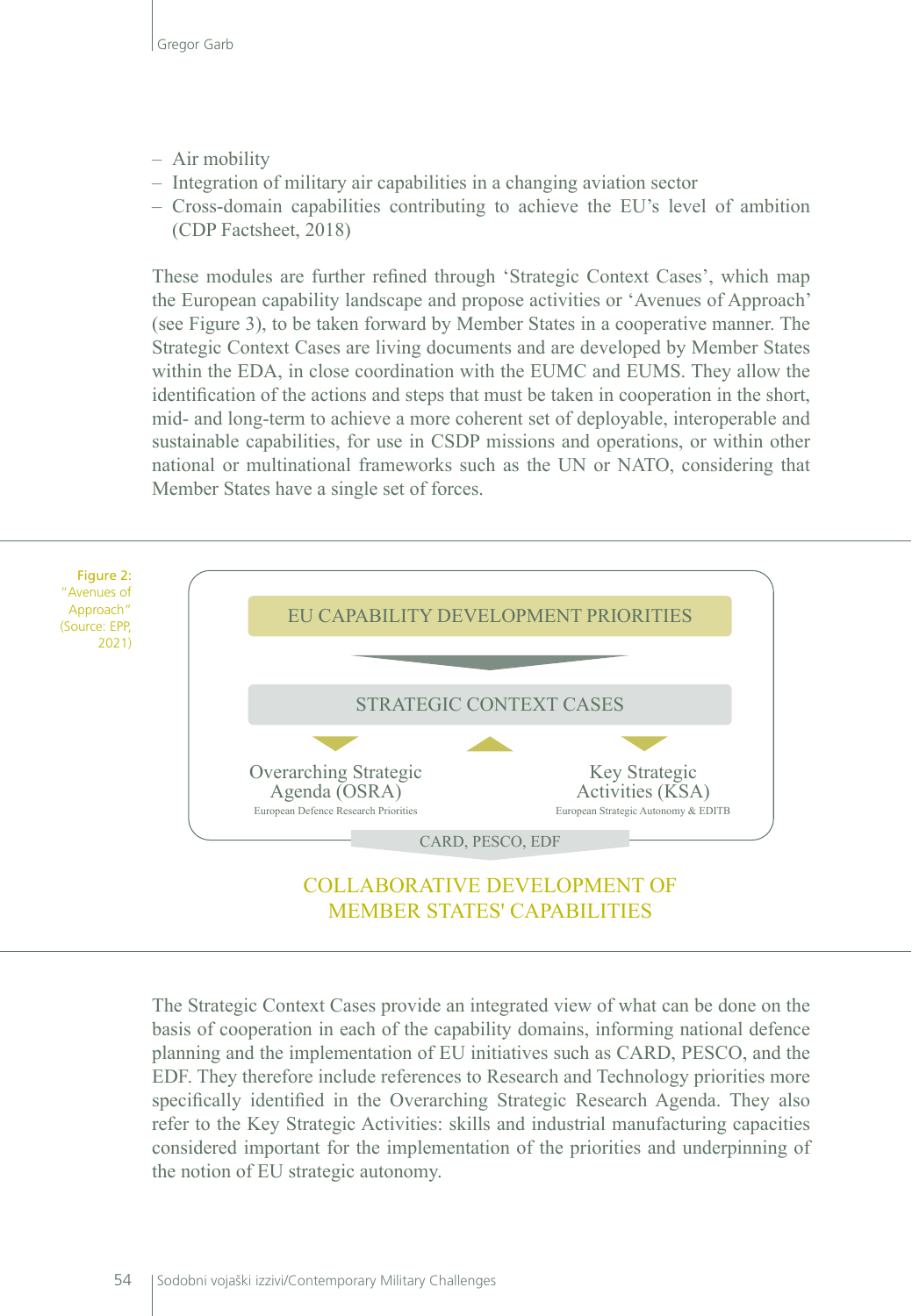#### **1.1.1 Overarching Strategic Research Agenda**

The Overarching Strategic Research Agenda (OSRA) was initiated by the EDA with the aim of providing a harmonized view of relevant European defence research priorities and the possible paths to achieve them, taking into account the different funding mechanisms available, such as the newly established European Defence Fund. For this purpose, OSRA aligns the Strategic Research Agendas (SRAs) of the EDA's various Capability Technology Groups (CapTechs) with military tasks and long-term capability needs agreed by Member States in the CDP. CapTechs<sup>6</sup> are run by the EDA and bring together experts from the government, industry, small and medium enterprises (SME), and academia. The OSRA methodology complements the bottom-up approach of the SRAs (which are a result of the CapTechs identifying new research developments and emerging technologies that have an impact on future capabilities) with a top-down approach that takes into account the military capability needs defined by Member States (OSRA factsheet, 2019).

OSRA defines 136 Technology Building Blocks (TBBs) and associated TBB roadmaps. OSRA and its TBBs are defined in a cooperative effort between participant Member States at European level, bringing an added value to support the development of future defence capabilities. Each TBB roadmap provides an assessment on existing technology gaps in a specific area, its relevance to defence capability development, the Technology Readiness Level (TRL), and concrete collaborative project ideas including an indicative timeline up to 2027. They serve as a basis for launching cooperative R&T projects and informing funding decisions taken in the context of the EDF. Where applicable, the roadmaps show links to related TBBs and considered projects within and outside the EDA framework (EPP, 2021).

### **1.1.2 Key Strategic Activities**

The EU Global Strategy specifies that Member States need the technological and industrial means to acquire and sustain those capabilities which underpin their ability to act autonomously. In this context, the objective of the Key Strategic Activities (KSA) is to analyze defence industry and technological capacities within the EU, and to identify crucial areas with a view to strengthening the EU's strategic autonomy. This approach is also in line with the broader aspiration of the EU to address and mitigate dependencies from external markets, and to reinforce the security of the European supply chains. The "New Industrial Strategy for Europe", published by the European Commission in March 2020, reflects this industrial policy in support of the EU's industrial and technological sovereignty, including in the space and defence sectors.

The ambition of the KSA is to raise awareness and promote a common understanding in Member States, EU institutions and defence industry actors of industrial and

*<sup>6</sup> Currently, the EDA hosts 12 such CapTechs and two Working Groups. Building on CapTech's SRAs and Member States' capability development needs, OSRA defines common research and technology (R&T) priorities in the form of Technology Building Blocks.*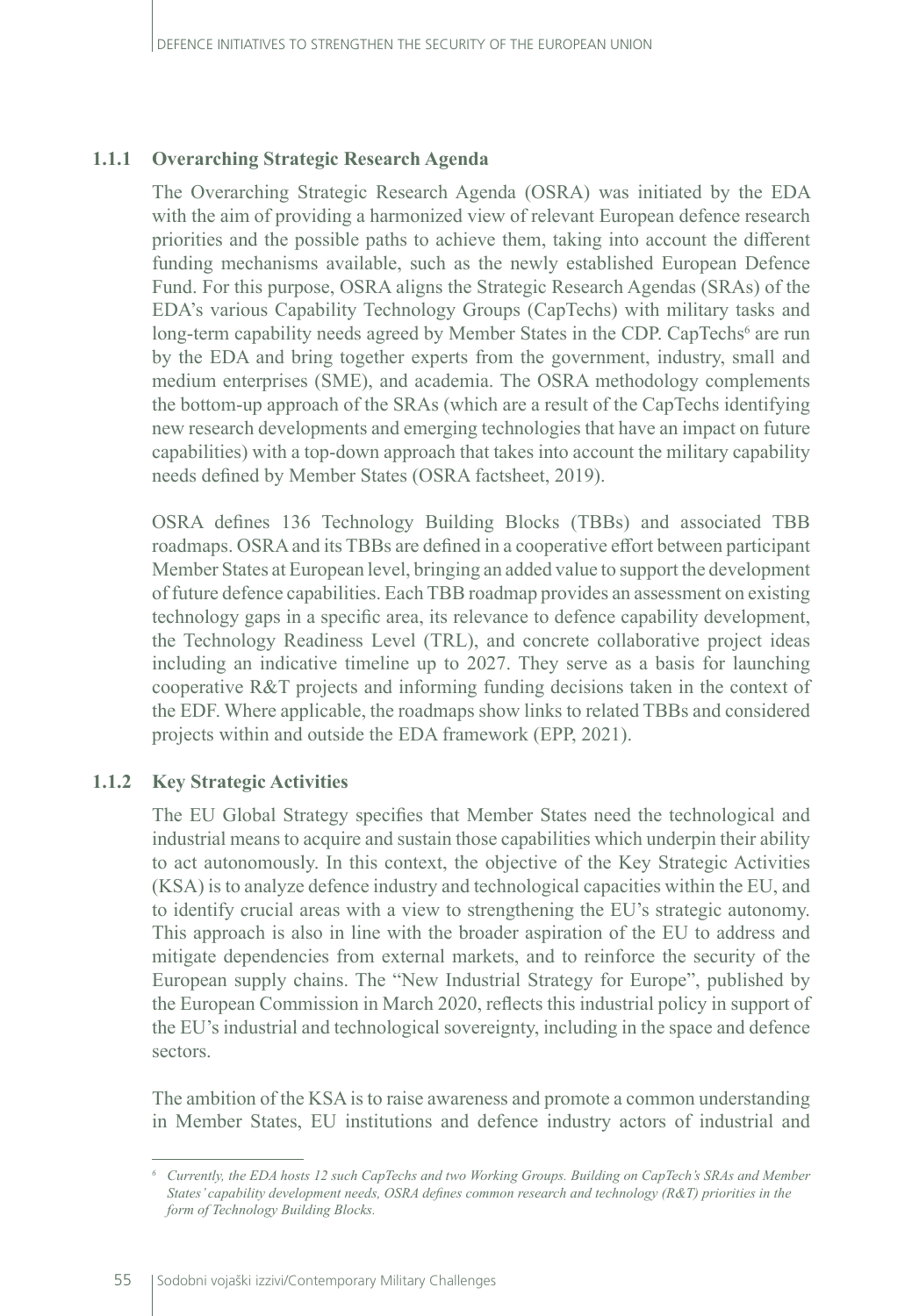technological areas, as well as skills and competencies where dependency on non-EU players could put the EU's freedom of action in the domain of defence at risk. It is suggested that the identified KSA become specific targets for national and EU funding schemes, including the EDF, hence contributing to the development of a more competitive and autonomous European Defence Technological and Industrial Base (EDTIB). The KSA process also intends to promote collaboration between Member States in agreed capability and research priority areas, while focusing on the industrial aspects (KSA, 2021).

As we can conclude, the CDP has particular strategic significance and provides the reference and general orientation for a more coherent development of the European capability landscape. It will notably serve as a key reference for ongoing and future activities related to capability development in the EU framework, and for the implementation of major European defence initiatives, such as CARD, PESCO and the EDF, launched following the 2016 EU Global Strategy.

### **1.2 Coordinated Annual Review on Defence**

EUGS (2019, p 36) proposed that "An annual coordinated review process at EU level to discuss Member States' military spending plans could instil greater coherence in defence planning and capability development". To fulfil this expectation, Member States decided to take up the idea to set up a Coordinated Annual Review on Defence  $(CARD, 2021)^7$ .

CARD's objective is to provide Member States and the EU with a picture of the existing defence capability landscape in Europe, and to identify potential areas of cooperation. The idea is that over time this will lead to a gradual synchronization and mutual adaptation of national defence planning cycles and capability development practices. This, in turn, will ensure a more optimal use and coherence of national defence spending plans. CARD is a 'pathfinder' for collaborative capability development projects while, of course, avoiding duplication of work with NATO (CARD 2, 2021).

"The CARD will provide the necessary overview and indications to help bind together national planning, multinational PESCO projects and the European Defence Fund, all the while remaining complementary to NATO's defence planning targets," said Jorge Domecq<sup>8</sup>. "If it works as we intend, the CARD will provide the overview of the entire European capability landscape, and thus function as a pathfinder to support related political decision-making" (CARD2, 2021).

*<sup>7</sup> Based on a concept developed by the EDA, CARD was finally approved by the EU Council in May 2017. Since then, the EDA, together with the EU Military Staff (EUMS), has acted as the CARD Secretariat.*

*<sup>8</sup> EDA's Chief Executive.*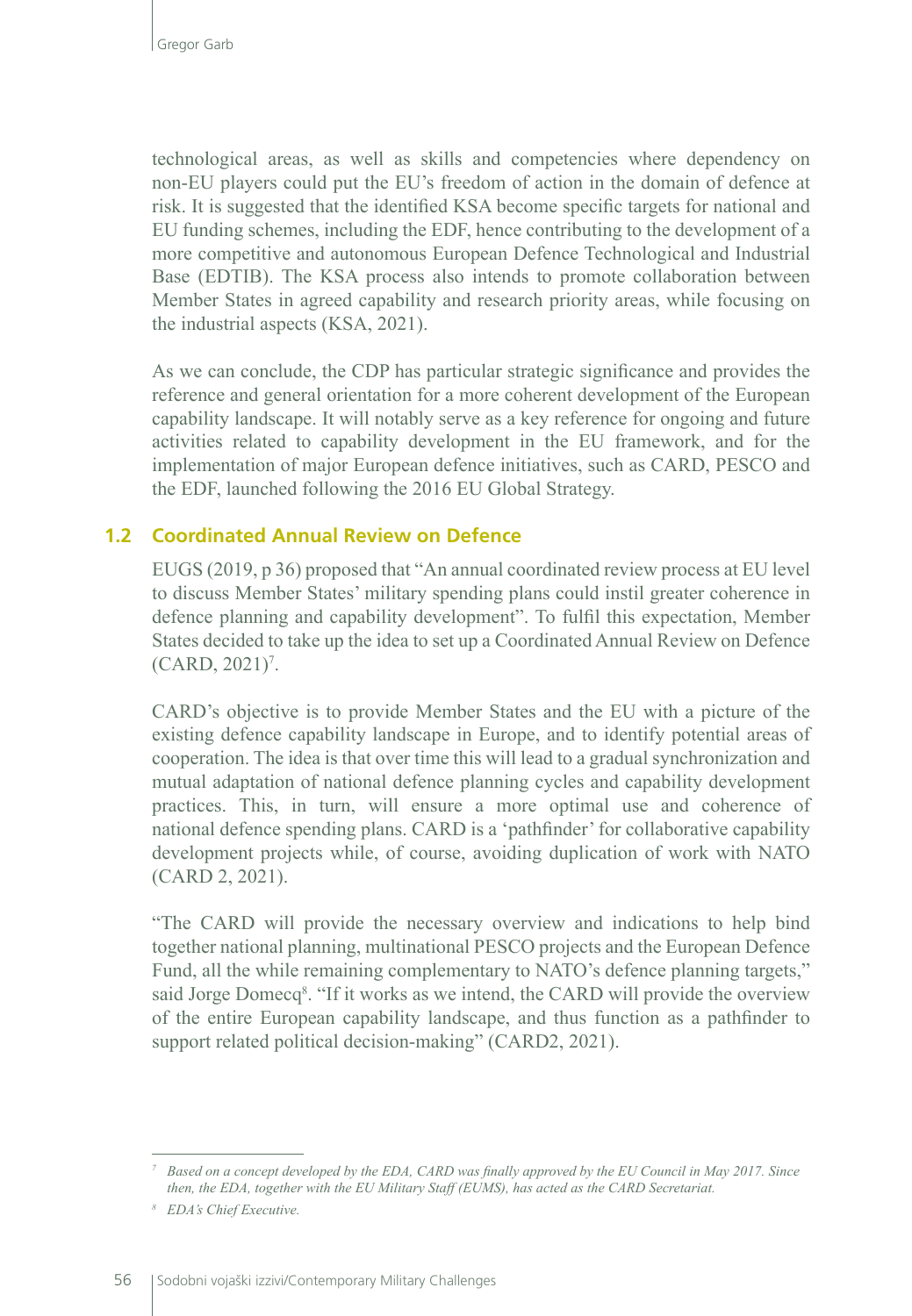After a first trial run in 2017/2018, the first full CARD cycle was launched in autumn 2019 and completed in November 2020 with a final report submitted to the Defence Ministers meeting in the EDA's Steering Board.

It identifies a total of 55 collaborative opportunities across the whole capability spectrum, considered to be the most promising, the most needed or the most pressing ones, including in terms of operational value. Based on this catalogue of identified opportunities, it is are recommended that Member States concentrate their efforts on the following six particular focus areas, which are not only covered by the EU Capability Development Priorities agreed in 2018, but are also where the prospects for cooperation look particularly good, namely (CARD, 2021):

- Main Battle Tanks (MBT)
- Soldier Systems
- Patrol Class Surface Ships
- Counter Unmanned Aerial Systems (Counter-UAS)
- Defence Applications in Space
- Military Mobility

In addition to this, 56 options for cooperation in Research & Technology have also been identified. The focus is on areas such as Artificial Intelligence and cyber defence, new sensor technologies, emerging materials, energy efficient propulsion systems, unmanned systems and robotics.

CARD also reveals that conditions for multinational cooperation in all six capability focus areas are advantageous, including from a time planning perspective. For this reason, a broad participation of Member States can be expected in collaborative projects related to these areas, at system and subsystem levels, including through linkage from such new collaborative projects to already existing programmes<sup>9</sup>.

For the efficiency and effectiveness of CARD it is crucial to provide real added value. To achieve this goal, it must be supported by full information on the defence plans (including spending plans) of Member States, as well as the implementation of the EU Capability Development Priorities resulting from the Capability Development Plan.

Responsibility for the collection of all this information lies with the EDA, which also worked on compiling all the available information for the test run and 2020 CARD cycle. It follows a prescribed methodology that consists of different elements and procedural steps<sup>10</sup> (CARD, 2021).

*<sup>9</sup> The final CARD report also urges Member States to make full use of all identified collaborative opportunities, and stresses that collaborative development of capabilities in these six focus areas requires industrial cooperation for prime contractors, mid-caps and small and medium-sized enterprises, with positive effects on the competitiveness of the European Defence Technology and Industrial Base (EDTIB).*

*<sup>10</sup> Such as: Initial Information, Bilateral Dialogues, CARD Analysis and CARD Report.*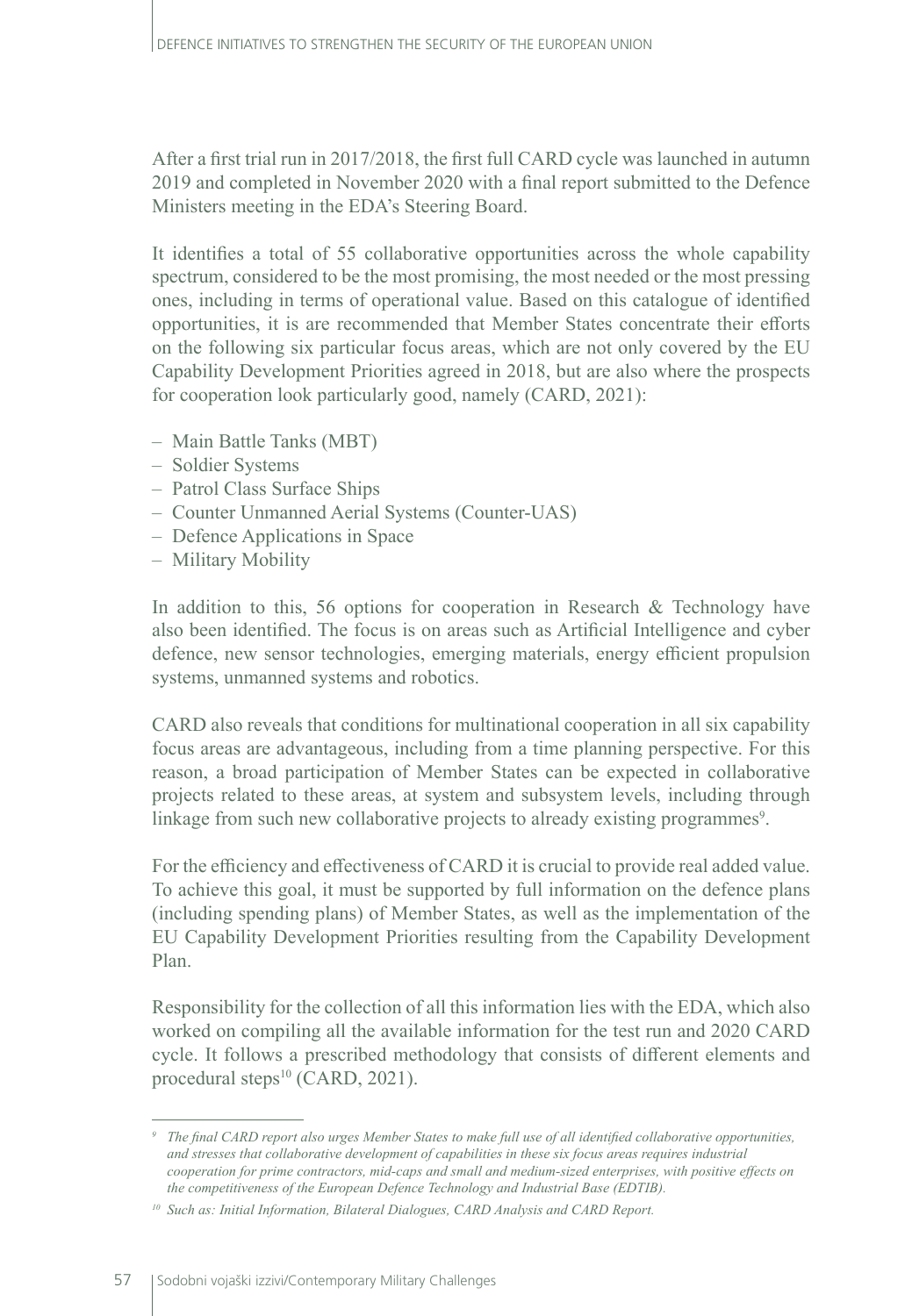#### **1.3 Permanent Structured Cooperation on Security and Defence**

In the light of the changing security environment, the EUGS has commenced a process of closer cooperation in security and defence. EU Member States have agreed to step up the European Union's work in this area and acknowledged the need for enhanced coordination, increased investment, and more cooperation in developing defence capabilities. This is the main aim of the Permanent Structured Cooperation on security and defence (PESCO), as outlined in Articles  $42(6)^{11}$  and 46, as well as in Protocol 1012 of the Treaty on European Union. Through PESCO, Member States increase their effectiveness in addressing security challenges and in advancing towards further integration and strengthening of defence cooperation within the EU framework (PESCO Factsheet, 2020).

PESCO13 is a Treaty-based framework and process to deepen defence cooperation between EU Member States who are capable and willing to do so. The aim is to jointly develop defence capabilities and make them available for EU military operations. This will enhance the EU's capacity as an international security actor, contribute to the protection of EU citizens, and maximize the effectiveness of defence spending. The difference between PESCO and other forms of cooperation is the legally binding nature of the commitments undertaken by the participating Member States. The decision to participate was made voluntarily by each participating Member State, and decision-making will remain in the hands of the participating Member States in the Council. This decision-making is without prejudice to the specific character of the security and defence policy of certain EU Member States (PESCO, 2021).

On 22-23 June 2017 the [European Council](http://www.consilium.europa.eu/media/23985/22-23-euco-final-conclusions.pdf) agreed the need to launch an inclusive and ambitious Permanent Structured Cooperation to strengthen Europe's security and defence, and to help reach the level of ambition of the EU expressed in the EU Global Strategy published in 2016.

On 13 November 2017, as the first formal step towards setting up PESCO, Ministers signed a common notification on PESCO and handed it over to the High Representative and the Council. The notification set out a list of 20 more binding common commitments in the areas of defence investment, capability development and operational readiness. It also contained proposals on the governance of PESCO and its principles. Based on this notification, on 11 December 2017, the Council took

*<sup>11</sup> Which provides that "those Member States whose military capabilities fulfil higher criteria and which have made more binding commitments to one another in this area with a view to the most demanding missions shall establish permanent structured cooperation within the Union framework".*

*<sup>12</sup> Stipulates that PESCO is open to any Member State which has higher capacities and undertakes to intensively develop defence capabilities through the development of national contributions and their participation in multinational forces, in the main European equipment programmes and in the activities of the EDA in the field of defence capabilities development, research, acquisition and armaments.*

*<sup>13</sup> In November 2020 Joseph Borrell stated: "PESCO is a decisive contribution for the development of Europe's capacity to act autonomously. It is key for the development of strong and integrated defence capabilities available to the EU, which will allow us to react effectively to the most demanding circumstances". Borrell is a High Representative of the Union for Foreign Affairs and Security Policy/Vice-President of the EU Commission.*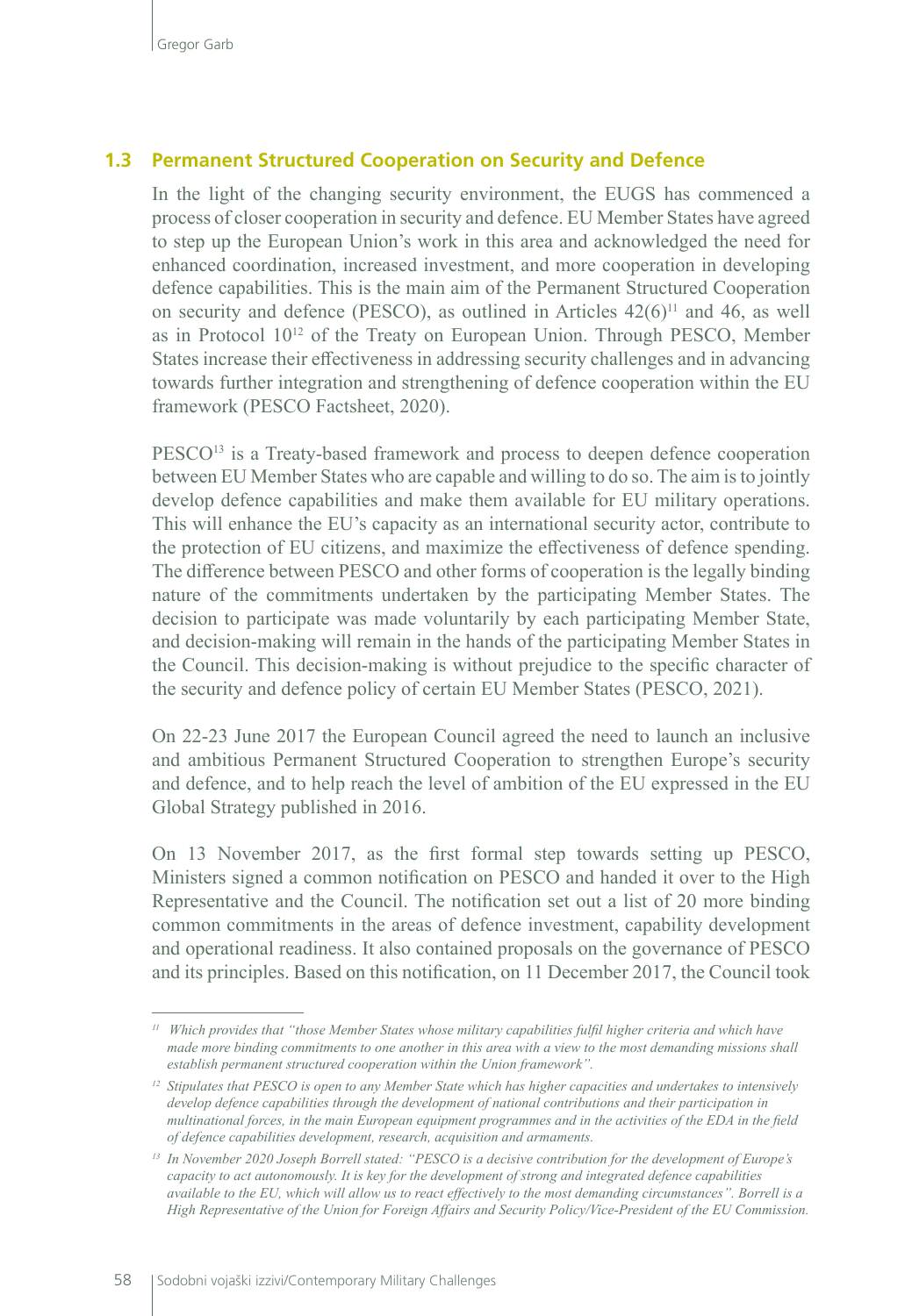the historic step of adopting a decision establishing PESCO and its list of participants; a total of 25 Member States<sup>14</sup> decided to participate. The participating Member States' aim is to collaboratively develop a coherent full-spectrum force package and make the capabilities available to the Member States for national and multinational (EU CSDP, NATO, UN, etc.) missions and operations (PESCO2, 2021).

While membership of PESCO is only for those Member States that have undertaken the more binding commitments, third States may exceptionally be invited to participate in PESCO projects upon certain conditions. These general conditions and related procedures were adopted on 5 November 2020 in the form of a Council Decision, which encompasses a set of political, substantial and legal requirements in line with the nature and goals of PESCO, while acknowledging the added-value that partners can bring to PESCO projects<sup>15</sup> (CBP, 2021).

PESCO's two-layer structure, the Council<sup>16</sup> and Projects<sup>17</sup>, aims to offer new opportunities to put in place a viable and sustainable EU Defence cooperation, with concrete projects and legally binding decisions by the Council. The PESCO secretariat<sup>18</sup> fights for "developing a culture of compliance (which) will be crucial" (Biscop, 2018) to the cohesive achievement of the different projects.

On 6 March 2018, the Council adopted a Recommendation setting out a roadmap for the implementation of PESCO, and formally adopted the first set of 17 different projects in three different domains and the project members for each of them. A second set of 17 projects was adopted by the Council on 20 November 2018. A third set of 13 projects followed on 12 November 2019, bringing the total number of projects to 47. The Council decided not to launch any new projects in 2020. In

*<sup>14</sup> On the basis of the [Council decision \(CFSP\) 2017/2315 of 11 December 2017](https://eur-lex.europa.eu/legal-content/EN/TXT/PDF/?uri=CELEX:32017D2315&from=EN) the participating Member States are: Austria, Belgium, Bulgaria, Czechia, Croatia, Cyprus, Estonia, Finland, France, Germany, Greece, Hungary, Italy, Ireland, Latvia, Lithuania, Luxembourg, the Netherlands, Poland, Portugal, Romania, Slovenia, Slovakia, Spain and Sweden.*

*<sup>15</sup> Although broadly supportive of the initiative, the United Kingdom (UK) did not sign up to PESCO. As a third country now outside the EU, the UK Government favours a flexible, ad hoc approach to future defence cooperation with the EU. Adopting this stance lends itself to participation in specific PESCO projects, on a case-by-case basis. However, the Government will have to find all of the EU's terms and conditions on third state participation acceptable, particularly with respect to the general conditions related to the strengthening of the CSDP and control over intellectual property. Any determination on future UK participation in PESCO may therefore depend on how important the Government calculates a specific project to be for the UK's national interest.*

*<sup>16</sup> Responsible for overall policy direction and decision-making, including the assessment of whether participating Member States are fulfilling their commitments. Legal acts are adopted by unanimity (except decisions concerning the suspension of membership and entry of new members, which are taken by a qualified majority). Only PESCO members can take part in the vote.*

*<sup>17</sup> PESCO's output will also be measured by the projects it will develop. Each project will be managed by those Member States that take part in it, under the oversight of the Council. To structure the work, a decision on general governance rules for the projects was adopted by the Council on 25 June 2018.*

*<sup>18</sup> The EDA and the EEAS, including the EU Military Staff, jointly provide secretariat functions for all PESCO matters and a single point of contact for the participating Member States and institutions.*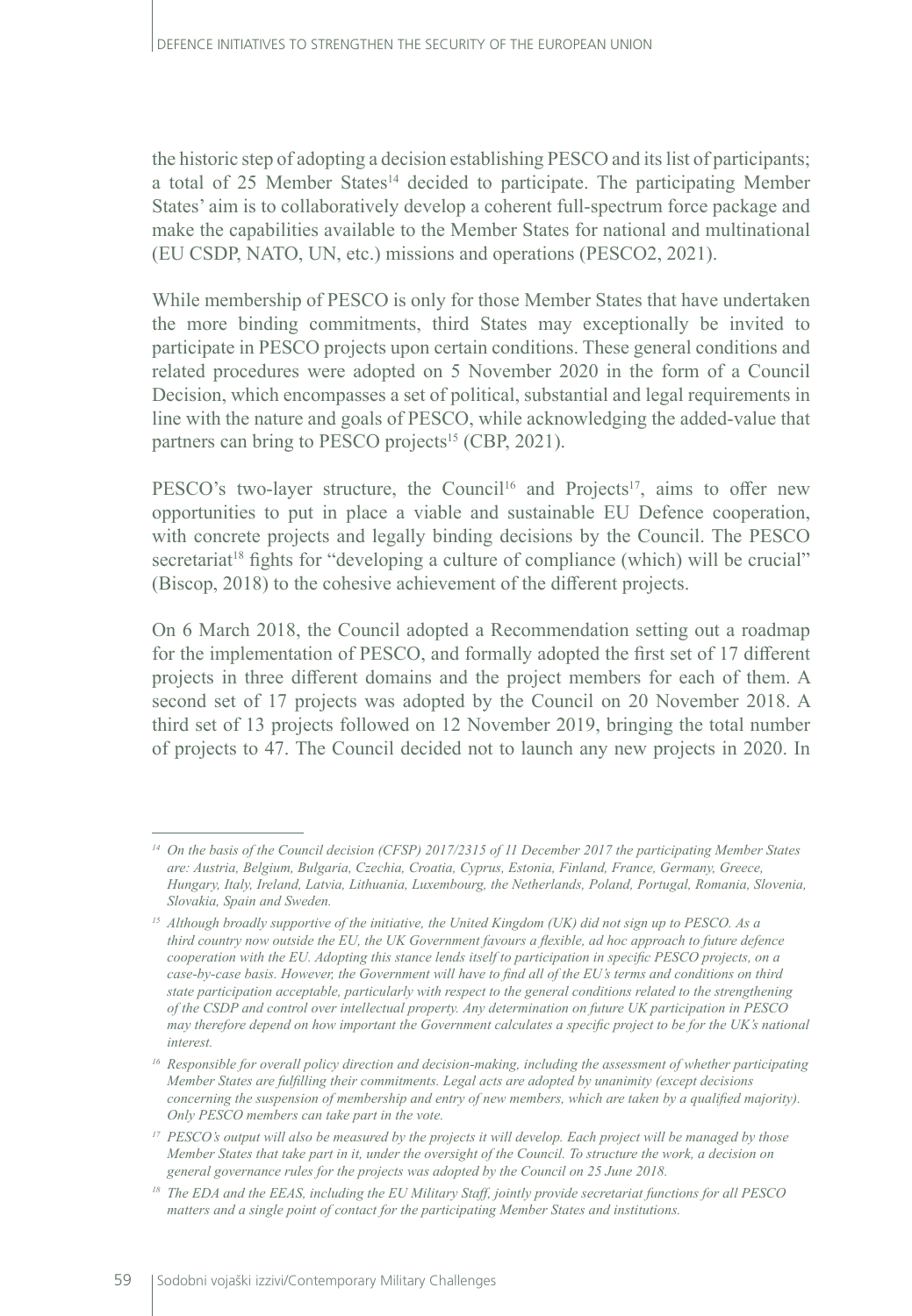addition, one of the 47 projects was terminated in February 2020, bringing the list of projects currently developed to 4619.

This list demonstrates the EU Member States' willingness to increase efficient exchanges and cooperation with regard to defence issues for over three years. Divided into seven different categories, the projects cover multiple fields of action, such as: "Training, Facilities"; "Land, Formations, Systems"; "Maritime"; "Air, Systems"; "Cyber, C4ISR"; "Enabling, Joint" or "Space" (FINABEL, 2019).

They include projects in the areas of capability development and in the operational dimension, such as: the establishment of a European Medical Command, an EU Training Mission Competence Centre, Cyber Rapid Response Teams, Mutual Assistance in Cyber Security, Military Disaster Relief, Maritime Surveillance, the creation of a European Military Space Surveillance Awareness Network, a joint EU Intelligence School, and specialized Helicopter Training, as well as co-basing, which would allow the joint use of national and overseas bases.

Every two years, a process is launched to generate new projects. The list of projects and their participants is updated by the Council each year in November. Assessment criteria have been developed by the PESCO secretariat to inform the evaluation of the project proposals by the participating Member States. The Council adopts PESCO projects, following a recommendation by the High Representative. The Council recommendation of May 2019 on progress made on PESCO foresaw that, after 2019, the next call for PESCO projects would take place in 2021.

With the aim of assessing the fulfilment of the more binding commitments, each participating Member State is required to communicate a National Implementation Plan (NIP) each year, informing the other participating Member States about the progress made on the binding commitments it has undertaken. The NIP forms the basis of the assessment process, as described in the Council Decision establishing PESCO. Each year, the High Representative presents an annual report on PESCO to the Council, based on an assessment made by the PESCO secretariat. On this basis, the Council reviews annually whether the participating Member States are continuing to fulfil the more binding commitments. The first of these assessments was adopted by the Council in May 2019 (PESCO Factsheet, 2020).

The first PESCO Strategic Review was conducted in 2020 and on 20 November the Council validated the guidance for the next PESCO phase (2021-2025) in terms of overall aims, key policy goals, processes, and incentives to improve the fulfilment of the more binding commitments.

*<sup>19</sup> Thirty-eight of these projects are aligned with NATO priorities. PESCO Member States are also expected to meet 20 specific defence policy commitments, including meeting agreed defence spending targets, the harmonization of requirements, and greater collaboration.*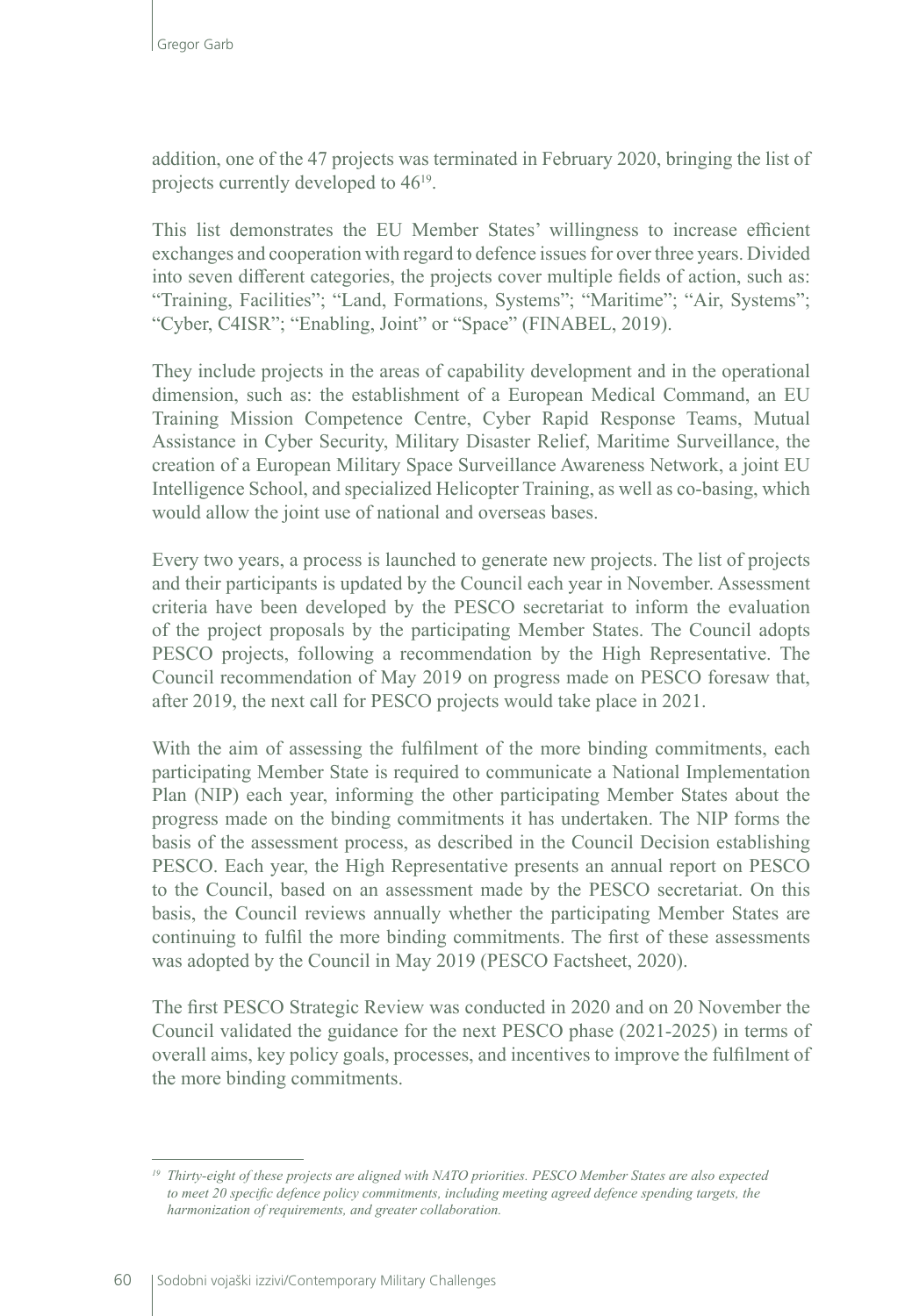### **1.4 European Defence Fund**

EUGS (2019, p 35) proposed that "EU Funding for defence research and technology, reflected first in the mid-term review of the Multiannual Financial Framework and then in a fully-fledged programme in the next budget, will help develop the defence capabilities Europe needs".

In 2017, the European Commission began to work on the European Defence Fund (EDF), consisting of 'dimensions' for defence research and capability development. The EDF will provide a key contribution to Europe's strategic autonomy, protecting and defending its citizens. It will provide financial incentives to promote crossborder cooperation between Member States and between companies<sup>20</sup> to enhance innovation from research to the development phase of capabilities, including prototypes, through co-financing from the EU budget. This, in turn, will lead to cost savings for EU countries. The fund will coordinate, supplement and increase national investments in defence (EDF, 2021).

The EDF is not meant to buy military kit for the EU, but to stimulate Member States to jointly procure the same equipment while strengthening the EDTIB through common defence research and innovation. It offers financial incentives connected to conditions for cooperating in multinational consortiums of technology institutes and defence industries. In other words, by using the Fund, participants are forced to establish cross-border cooperation formats, consisting of at least three different entities in three different Member States. The EDF offers additional funds<sup>21</sup> for the inclusion of Small and Medium-Sized Enterprises (SMEs), and for projects launched under PESCO (Clingendael, 2021, 2).

In order to test the EDF the Commission launched two pilot programmes, together worth €590 million: the Preparatory Action on Defence Research (PADR, 2017- 2019) with a  $\epsilon$ 90 million budget, and the European Defence Industrial Development Programme (EDIDP, 2019-2020) with a €500 million budget. After the successful results, the pilot phase had served its purpose.

The final decision on the setting up of the EDF was taken by the Council and the European Parliament in 2019-2020. The Fund began to function on 1 January 2021 with a total agreed budget of  $\epsilon$ 7.953 billion for the 2021-2027 period<sup>22</sup>. Roughly one third will finance competitive and collaborative defence research projects, in particular through grants, and two-thirds will complement Member States' investment

*<sup>20</sup> Including enterprises, research centres, national administrations, international organizations and universities.*

*<sup>21</sup> The percentage of financing can vary from 100% for feasibility studies to 20% in the case of the development of demonstrators. In essence, the financing percentage is lowered when a project leaves the drawing board and enters the factory floor. Co-financing by Member States and/or industry is essential to carry a project forward from the development phase into full-scale production.* 

*<sup>22</sup> This represents 0.74% of the total EU Multi-Annual Financial Framework 2021-2027 budget of €1.074 trillion. In 2019 the EU Member States spent €41.4 billion on defence equipment procurement, including R&D (Clingendael, 2021, p 3).*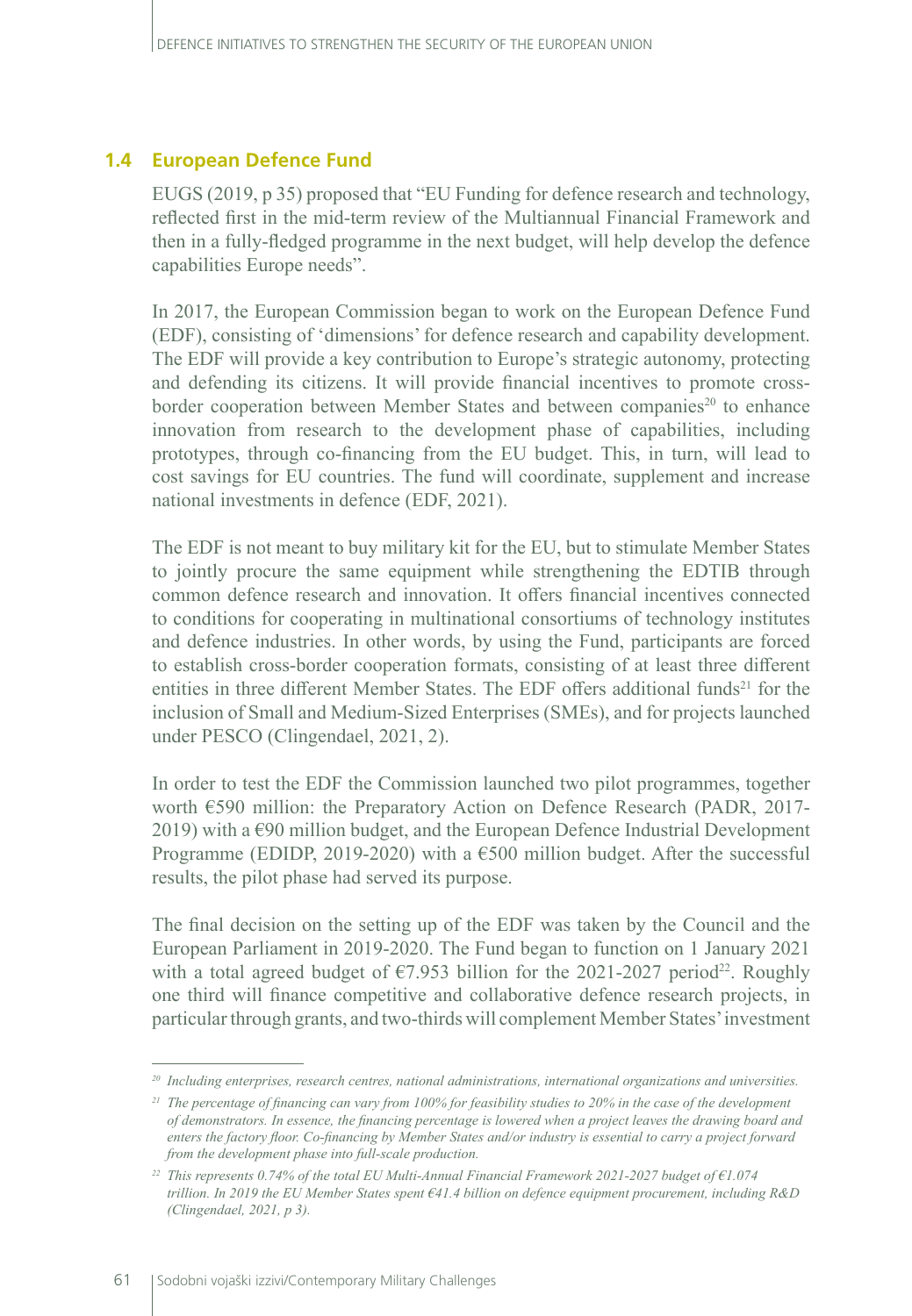by co-financing the costs of defence capabilities development following the research stage (EDF, 2021).

#### **2 DEEPENING EU-NATO COOPERATION**

Since 2016, cooperation between the EU and NATO has gained momentum. The changed security environment has been the driving factor in recasting the outdated cooperation model, based on the Berlin-Plus arrangement of 2003, into a new strategic partnership for addressing challenges and threats to European security, coming from the east and south in particular, together (Zandee, 2019, p 21.)

As stated in EUGS (2019, p 37) the EU will deepen cooperation with the Alliance in complementarity and full respect for the institutional framework, inclusiveness and decision-making autonomy of the two. A further result of the new enhanced partnership was a first Joint Declaration signed in Warsaw in July 2016, with an outcome of identified seven concrete areas (see Figure 4) to enhance EU-NATO cooperation: 1. Countering hybrid threats; 2. Operational cooperation, including at sea and on migration; 3. Cyber security and defence; 4. Defence capabilities; 5. Defence industry and research; 6. Exercises; 7. Supporting Eastern And Southern partners' capacity-building efforts (EU-NATO Factsheet, 2020).

On the basis of the mandate by the Joint Declaration, common sets of proposals were endorsed by the EU and NATO Councils in December 201623 and 201724(EU-NATO Cooperation, 2020). Altogether 74 concrete actions are under implementation, grouped in the agreed seven areas. In July 2018, in Brussels, the EU and NATO signed another, second, Joint Declaration, this time to confirm their commitment to implementing the ambitions of the first declaration, and also to recognize the efforts of the EU to enhance European security and defence, not least through PESCO and the EDF.

*<sup>23</sup> In December 2016, NATO foreign ministers endorsed 42 measures to advance how NATO and the EU work together, including:*

*<sup>-</sup> Measures to bolster resilience to hybrid threats, ranging from disinformation campaigns to acute crises;*

*<sup>-</sup> Cooperation between NATO's Operation Sea Guardian and the EUNAVFOR Operation Sophia in the Mediterranean;*

*<sup>-</sup> Exchange of information on cyber threats and the sharing of best practices on cyber security;*

*<sup>-</sup> Ensuring the coherence and complementarity of each other's defence planning processes;*

*<sup>-</sup> Parallel and coordinated exercises;*

*<sup>-</sup> Efforts to support the local capacities of partner countries in the sectors of security and defence.*

*<sup>24</sup> In December 2017, further steps were taken to enhance EU-NATO cooperation through the addition of 32 new measures including in three new areas:*

*<sup>-</sup> Military mobility to ensure that forces and equipment can move quickly across Europe if necessary, which requires procedures for rapid border crossing, sufficient transport assets and robust infrastructure (roads, railways, ports and airports);*

*<sup>-</sup> Information-sharing in the fight against terrorism and strengthening coordination of counter-terrorism support for partner countries;*

*<sup>-</sup> Promoting women's role in peace and security.*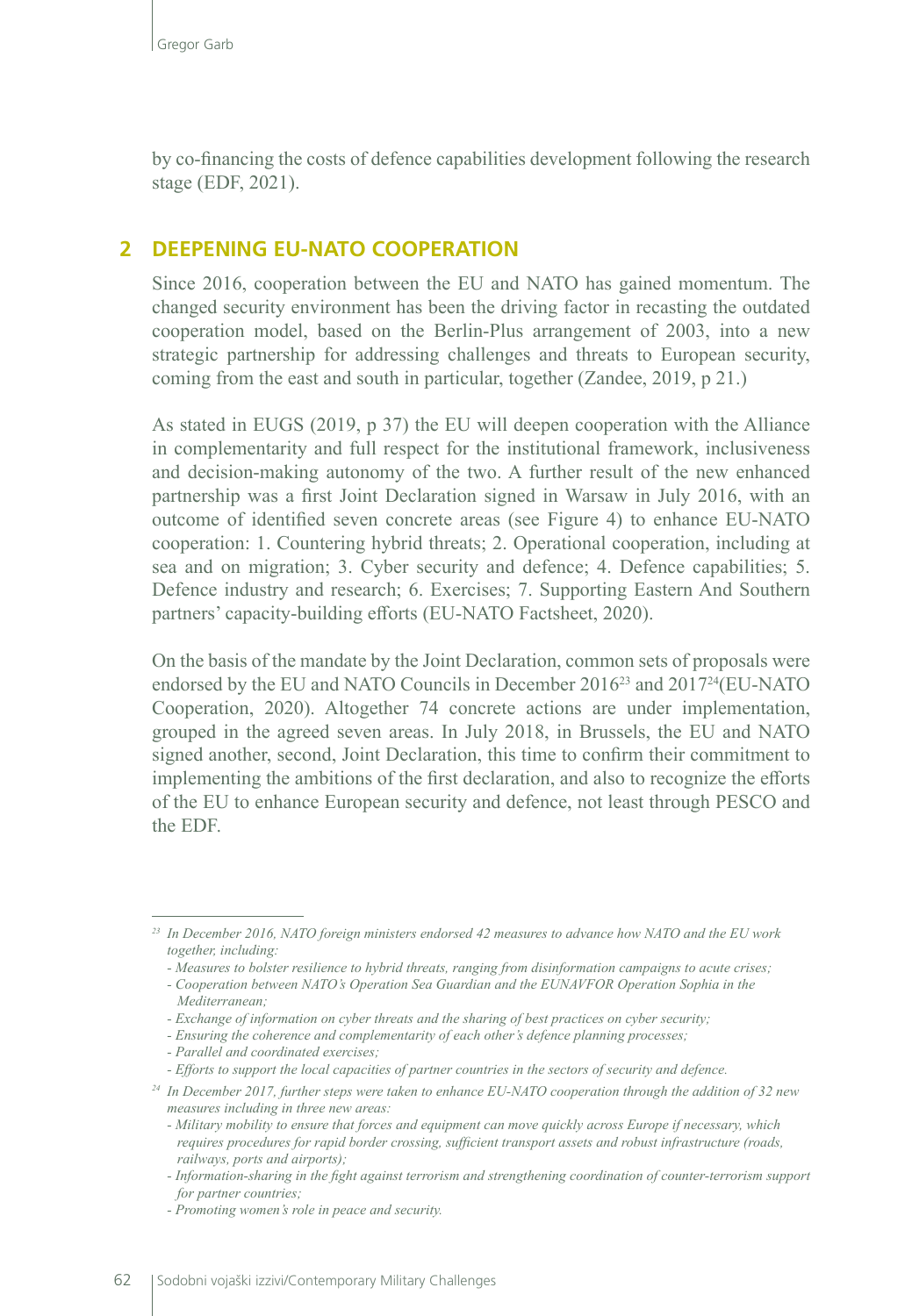So far, five progress reports have been submitted, highlighting the key achievements and added value of EU-NATO cooperation in all areas of interaction. Cooperation between the EU and NATO is now the established norm and daily practice, and continues to take place on the basis of the key guiding principles: openness, transparency, inclusiveness and reciprocity, in full respect of the decision-making autonomy and procedures of the two organizations, without prejudice to the specific character of the security and defence policy of any Member State (Understanding EU-NATO Cooperation, 2020).

By signing joint declarations, the EU and NATO have committed themselves to stepping up their cooperation and strengthening their role in supporting international peace and security. The Allies are determined to make their contribution to creating more favourable circumstances through which they will:

- Fully strengthen the strategic partnership with NATO, in the spirit of full mutual openness, transparency, complementarity and respect for the autonomy and institutional integrity of the two organizations;
- Enhance practical cooperation in operations throughout the crisis spectrum, from coordinated planning to mutual support in the field;
- Broaden political consultations to include all issues of common concern, in order to share assessments and perspectives;
- Cooperate more fully in capability development, to minimize duplication and maximise cost effectiveness (Relations with the EU, 2021).

Enormous change has taken place in the EU-NATO relationship in recent years. It seems that already, in a such short period, more has been implemented than in the previous decade and a half under Berlin-Plus. Now is the moment to further explore the scope for EU-NATO synchronization of the defence planning systems of the organizations – to the benefit of the EU and transatlantic security (Zandee, 2019, p 31)

With the aim of achieving strategic defence autonomy, the Member States unanimously adopted and implemented various initiatives to strengthen the development of the EU's defence capabilities. This will strengthen the EU's strategic autonomy, but the real boost in its political (strategic), operational (capabilities) and industrial (equipment) dimensions will depend on the further level of commitment and follow-through required by the PESCO governance model. **Conclusion**

> The importance of adopted defence initiatives can be viewed from at least three different but interrelated aspects: as a political aspect in terms of closer integration and strengthening ties between the Member States and within the EU; as a defence aspect in terms of supporting the development and building of key defence capabilities identified by the Member States; and as an economic aspect in terms of the development and progress of the defence industry and technological science.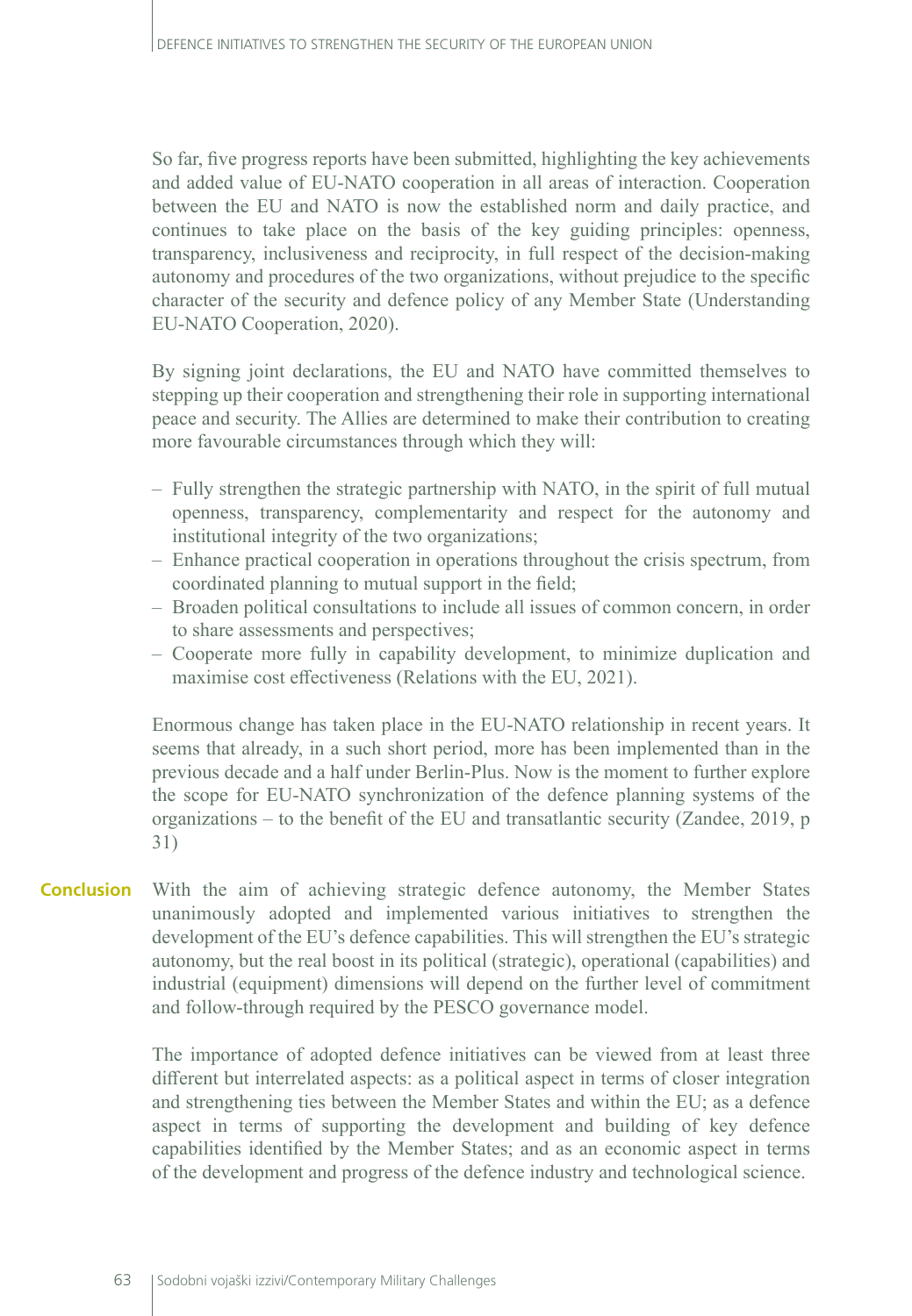Although distinct, these initiatives contribute to the same goal: delivering more capabilities through deepening European cooperation, and, in doing so, strengthening the EU's ability to take more responsibility as a security provider and to enhance its strategic autonomy and freedom of action. The development of autonomous capabilities must also be seen in terms of the protection of the EU's strategic interests, where it is increasingly becoming clear that traditional soft power is no longer enough, and that it needs to be hardened more and more often.

Today, within the first priority of EUGS – the Security of the Union – important changes are taking place; CARD, PESCO and the EDF are three key separate but interlinked defence initiatives aimed at EU capability development. CARD provides an overview of the existing capabilities within the EU, evaluates the Member States' efforts in addressing the CDP-based capability priorities, and identifies opportunities for cooperation. PESCO defines commitments and offers the context and scope for projects related to capability development. The EDF provides EU funding to support the implementation of agreed projects for research and technology, as well as for industrial development.

By joining the initiatives, Member States have lost part of their defence capabilities for guaranteeing their own individual sovereignty and state autonomy, but on the other hand they have compensated for this by controlling the collective decision-making process and maintaining the last word on the use of force. Progress and improvement in a more coherent set of deployable, interoperable, and sustainable capabilities, for use in CSDP missions and operations, or within other national or multinational frameworks such as the UN or NATO, given that the Member States have a single set of forces, will be achieved only through the consistent implementation of the resulting requirements from the initiatives described above. On the contrary, this will be another of the so-called dead letters on paper and another proof of more disagreement on the political carpet between the Member States.

The fact is that the implementation of defence initiatives followed by EU defence autonomy does not represent the separation of the EU from NATO or the building of the EU's own armed forces, but is rather means and instrument by which the Member States will develop and achieve defence capabilities that they could not do alone or at low cost.

In the current increasingly volatile and unstable strategic geopolitical environment, cooperation between EU and NATO remains essential. Close cooperation and partnership between them enhances the transatlantic bond, while EU defence initiatives contribute to common burden-sharing. Mutually enhancing, they can mobilize a broad range of tools and make the most efficient use of resources to address challenges and enhance the security of EU citizens.

Only by taking full account of all commitments and obligations arising from the initiatives will the EU achieve a level of strategic defence autonomy and become a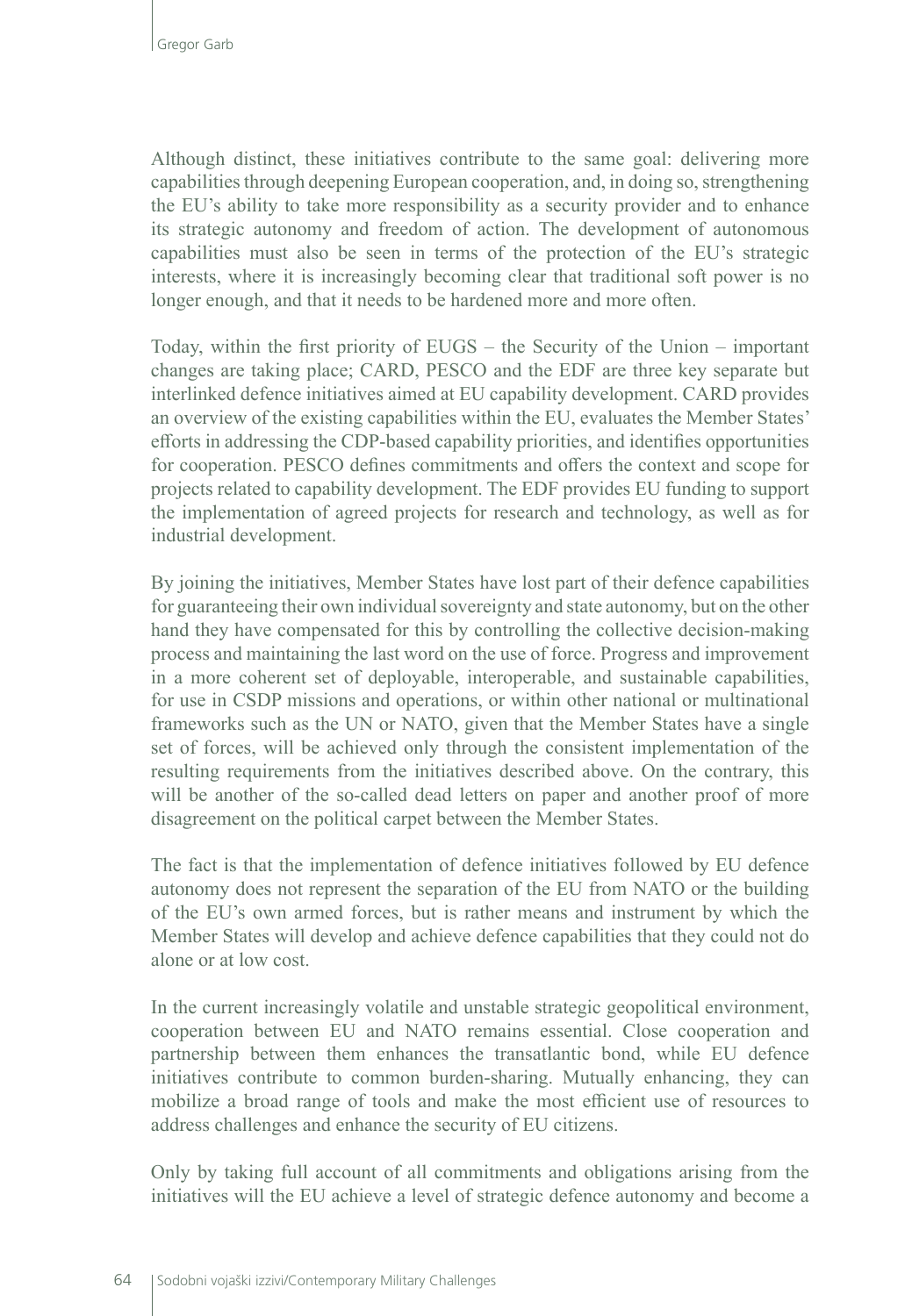respected global power that does not depend solely on superpowers to provide for its level of ambition.

#### **Bibliography**

- *1. Biscop, S. European Defence: Give PESCO a Chance. Survival 60(3), UK, pp 161–180. [http://www.egmontinstitute.be/content/uploads/2018/06/European-defence-give-PESCO](http://www.egmontinstitute.be/content/uploads/2018/06/European-defence-give-PESCO-a-change-SvenBiscop-June18-1.pdf)[a-change-SvenBiscop-June18-1.pdf\)](http://www.egmontinstitute.be/content/uploads/2018/06/European-defence-give-PESCO-a-change-SvenBiscop-June18-1.pdf).*
- *2. CARD, 2021. [https://eda.europa.eu/what-we-do/EU-defence-initiatives/coordinated](https://eda.europa.eu/what-we-do/EU-defence-initiatives/coordinated-annual-review-on-defence-(card))[annual-review-on-defence-\(card\),](https://eda.europa.eu/what-we-do/EU-defence-initiatives/coordinated-annual-review-on-defence-(card)) 20. 2. 2021.*
- *3. CARD 2. Coordinated Annual Review on Defence, 2021. [https://eda.europa.eu/webzine/](https://eda.europa.eu/webzine/issue18/cover-story/coordinated-annual-review-on-defence-(card)) [issue18/cover-story/coordinated-annual-review-on-defence-\(card\),](https://eda.europa.eu/webzine/issue18/cover-story/coordinated-annual-review-on-defence-(card)) 7. 4. 2021.*
- *4. CBP. UK Research Briefings. [https://commonslibrary.parliament.uk/research-briefings/](https://commonslibrary.parliament.uk/research-briefings/cbp-9058/) [cbp-9058/](https://commonslibrary.parliament.uk/research-briefings/cbp-9058/), 4. 4. 2021.*
- *5. 2018 CDP. EU Capability Development Priorities Approved, 2018. [https://eda.europa.](https://eda.europa.eu/news-and-events/news/2018/06/28/new-2018-eu-capability-development-priorities-approved) [eu/news-and-events/news/2018/06/28/new-2018-eu-capability-development-priorities](https://eda.europa.eu/news-and-events/news/2018/06/28/new-2018-eu-capability-development-priorities-approved)[approved](https://eda.europa.eu/news-and-events/news/2018/06/28/new-2018-eu-capability-development-priorities-approved), 4. 4. 2021.*
- *6. CDP. Capability Development Plan Factsheet, 2018. [https://eda.europa.eu/docs/default](https://eda.europa.eu/docs/default-source/eda-factsheets/2018-06-28-factsheet_cdpb020b03fa4d264cfa776ff000087ef0f)[source/eda-factsheets/2018-06-28-factsheet\\_cdpb020b03fa4d264cfa776ff000087ef0f](https://eda.europa.eu/docs/default-source/eda-factsheets/2018-06-28-factsheet_cdpb020b03fa4d264cfa776ff000087ef0f), 6. 4. 2021.*
- *7. Clingendael Alert. European Defence Fund, 2021. [https://www.clingendael.org/sites/](https://www.clingendael.org/sites/default/files/2021-02/Alert_European_Defence_Fund_February_2021.pdf) [default/files/2021-02/Alert\\_European\\_Defence\\_Fund\\_February\\_2021.pdf](https://www.clingendael.org/sites/default/files/2021-02/Alert_European_Defence_Fund_February_2021.pdf), 1. 4. 2021.*
- *8. EDA Factsheet, 2018. [https://eda.europa.eu/docs/default-source/eda-factsheets/2018-06-](https://eda.europa.eu/docs/default-source/eda-factsheets/2018-06-28-factsheet_cdpb020b03fa4d264cfa776ff000087ef0f) [28-factsheet\\_cdpb020b03fa4d264cfa776ff000087ef0f](https://eda.europa.eu/docs/default-source/eda-factsheets/2018-06-28-factsheet_cdpb020b03fa4d264cfa776ff000087ef0f), 28. 3. 2021.*
- *9. EDF. European Defence Fund, 2021. [https://eda.europa.eu/what-we-do/EU-defence](https://eda.europa.eu/what-we-do/EU-defence-initiatives/european-defence-fund-(edf))[initiatives/european-defence-fund-\(edf\),](https://eda.europa.eu/what-we-do/EU-defence-initiatives/european-defence-fund-(edf)) 20. 3. 2021.*
- *10. EPP, 2021. EDA Prioritisation Platform. [https://prioritisation.eda.europa.eu/,](https://prioritisation.eda.europa.eu/) 2. 4. 2021.*
- *11. EUGS. A Global Strategy for the European Union's Foreign and Security Policy, 2016. [https://eeas.europa.eu/archives/docs/top\\_stories/pdf/eugs\\_review\\_web.pdf](https://eeas.europa.eu/archives/docs/top_stories/pdf/eugs_review_web.pdf), 28. 3. 2021.*
- *12. EUGS. The European Union's Global Strategy Three Years On, Looking Forward, 2019. [https://eeas.europa.eu/sites/default/files/eu\\_global\\_strategy\\_2019.pdf](https://eeas.europa.eu/sites/default/files/eu_global_strategy_2019.pdf), 1. 4. 2021.*
- *13. EU-NATO Cooperation, 2020. [https://eeas.europa.eu/headquarters/headquarters-](https://eeas.europa.eu/headquarters/headquarters-Homepage/28286/eu-nato-cooperation-factsheet_en)[Homepage/28286/eu-nato-cooperation-factsheet\\_en](https://eeas.europa.eu/headquarters/headquarters-Homepage/28286/eu-nato-cooperation-factsheet_en), 1. 4. 2021.*
- *14. EU-NATO Factsheet, 2020. [https://eeas.europa.eu/sites/default/files/eu\\_nato\\_factshee\\_](https://eeas.europa.eu/sites/default/files/eu_nato_factshee_november-2020-v2.pdf) [november-2020-v2.pdf](https://eeas.europa.eu/sites/default/files/eu_nato_factshee_november-2020-v2.pdf), 21. 3. 2021.*
- *15. FINABEL, 2019. <https://finabel.org/another-17-pesco-projects-approved-2/>, 4. 4. 2021.*
- *16. KSA. Key Strategic Activities, 2021. [https://eda.europa.eu/what-we-do/EU-defence](https://eda.europa.eu/what-we-do/EU-defence-initiatives/priority-setting/key-strategic-activities)[initiatives/priority-setting/key-strategic-activities,](https://eda.europa.eu/what-we-do/EU-defence-initiatives/priority-setting/key-strategic-activities) 1. 4. 2021.*
- *17. OSRA Factsheet, 2019. [https://eda.europa.eu/docs/default-source/eda-factsheets/2019-03-](https://eda.europa.eu/docs/default-source/eda-factsheets/2019-03-25-factsheet-osra) [25-factsheet-osra,](https://eda.europa.eu/docs/default-source/eda-factsheets/2019-03-25-factsheet-osra) 22. 3. 2021.*
- *18. PESCO, 2021. <https://pesco.europa.eu/about/>, 25. 3. 2021.*
- *19. PESCO2, 2021. [https://eda.europa.eu/what-we-do/EU-defence-initiatives/permanent](https://eda.europa.eu/what-we-do/EU-defence-initiatives/permanent-structured-cooperation-(PESCO))[structured-cooperation-\(PESCO\),](https://eda.europa.eu/what-we-do/EU-defence-initiatives/permanent-structured-cooperation-(PESCO)) 25. 3. 2021.*
- *20. PESCO Factsheet, 2020. [https://eeas.europa.eu//sites/default/files/pesco\\_factsheet\\_2020-](https://eeas.europa.eu//sites/default/files/pesco_factsheet_2020-11-9-version-20-nov.pdf) [11-9-version-20-nov.pdf,](https://eeas.europa.eu//sites/default/files/pesco_factsheet_2020-11-9-version-20-nov.pdf) 24. 3. 2021.*
- *21. Priority Setting, 2021. [https://eda.europa.eu/what-we-do/EU-defence-initiatives/priority](https://eda.europa.eu/what-we-do/EU-defence-initiatives/priority-setting)[setting,](https://eda.europa.eu/what-we-do/EU-defence-initiatives/priority-setting) 22. 3. 2021.*
- *22. Relations with the European Union, 2021. [https://www.nato.int/cps/en/natolive/](https://www.nato.int/cps/en/natolive/topics_49217.htm) [topics\\_49217.htm,](https://www.nato.int/cps/en/natolive/topics_49217.htm) 1. 4. 2021.*